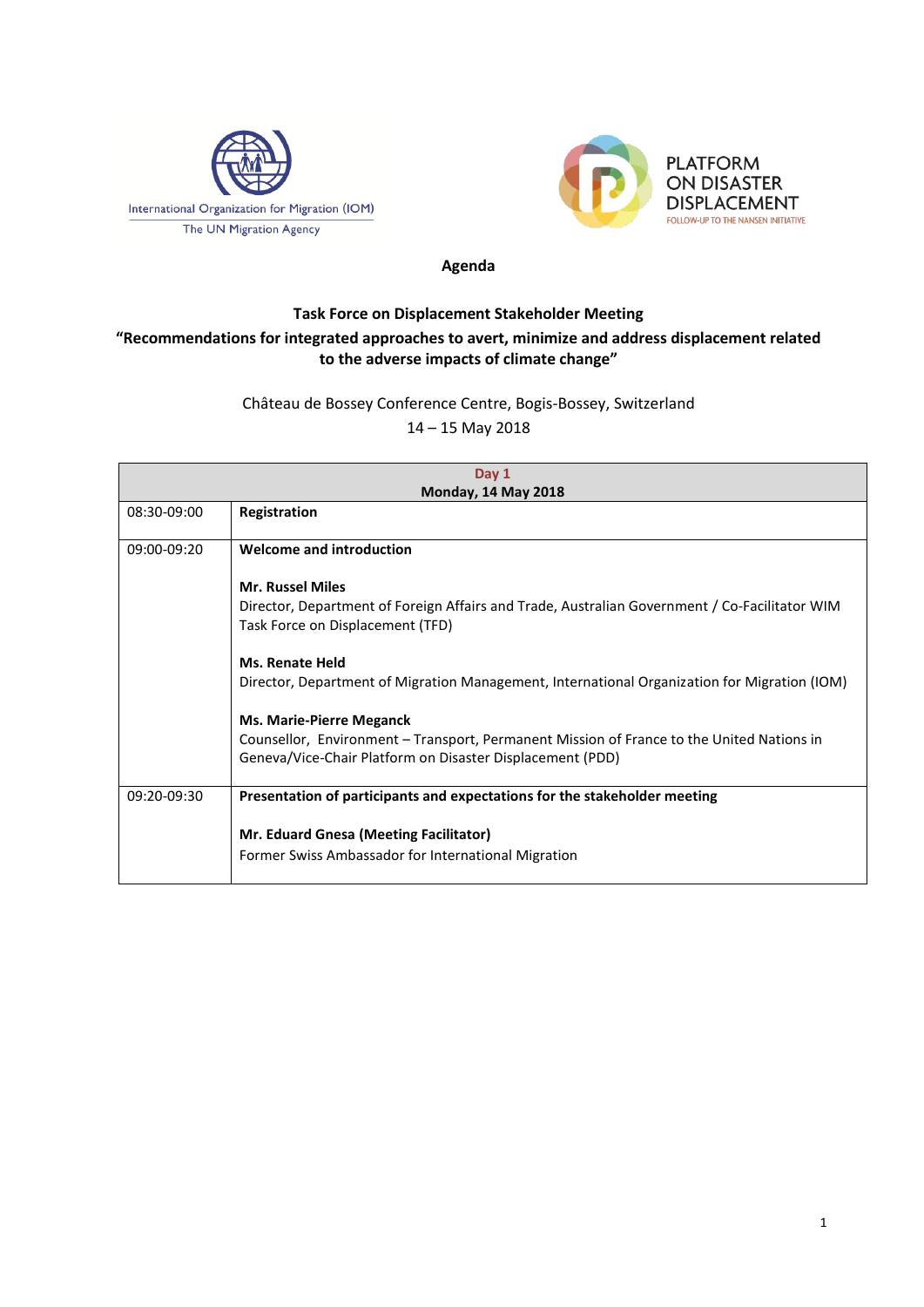| 09:30-10:15 | Contextualizing the mandate of the Task Force on Displacement                                                                                                                                                           |
|-------------|-------------------------------------------------------------------------------------------------------------------------------------------------------------------------------------------------------------------------|
|             | <b>TFD Co-Facilitators</b>                                                                                                                                                                                              |
|             | Background and scope of the work of the Warsaw International Mechanism (WIM) and the Task<br>Force on Displacement                                                                                                      |
|             | <b>Prof. Walter Kaelin</b><br>Envoy of the Chair of the Platform on Disaster Displacement (PDD)                                                                                                                         |
|             | Integrated approaches to avert, minimize and address displacement related to the adverse effects<br>of climate change: A conceptualization                                                                              |
|             | <b>Ms. Dina Ionesco</b><br>Head of Division, Migration, Environment and Climate Change, International Organization for<br>Migration (IOM)                                                                               |
|             | Other relevant global and regional policy processes and existing standards on integrated<br>approaches                                                                                                                  |
|             | <b>Questions and Answers</b>                                                                                                                                                                                            |
| 10:15-10:45 | Coffee Break                                                                                                                                                                                                            |
| 10:45-12:30 | Plenary presentation of outputs from the TFD workplan and other WIM outcomes                                                                                                                                            |
|             | Ms. Mariam Traore Chazalnoel (Session Moderator)<br>Thematic Specialist Migration, Environment and Climate Change, IOM                                                                                                  |
| 12:30-14:00 | Lunch                                                                                                                                                                                                                   |
| 14:00-15:45 | Marketplace on integrated approaches based on good practices and lessons learned                                                                                                                                        |
|             | Ms. Madeline Garlick (Session Moderator)<br>Chief, Protection Policy and Legal Advice Section, Division of International Protection, United<br>Nations High Commissioner for Refugees (UNHCR)                           |
| 15:45-16:00 | Coffee Break                                                                                                                                                                                                            |
| 16:00-17:50 | Group Work 1/World Café on the outputs of the TFD workplan                                                                                                                                                              |
|             | Ms. Daria Mokhnacheva (Session Moderator)<br>Programme Officer, Platform on Disaster Displacement (PDD) and Migration, Environment and<br>Climate Change (MECC) Division International Organization for Migration (IOM) |
| 17:50-18:00 | Closing of day one                                                                                                                                                                                                      |
|             | Mr. Eduard Gnesa (Meeting Facilitator)<br>Former Swiss Ambassador for International Migration                                                                                                                           |
| 18:00-19:30 | Reception                                                                                                                                                                                                               |
|             |                                                                                                                                                                                                                         |
|             |                                                                                                                                                                                                                         |
|             |                                                                                                                                                                                                                         |
|             |                                                                                                                                                                                                                         |